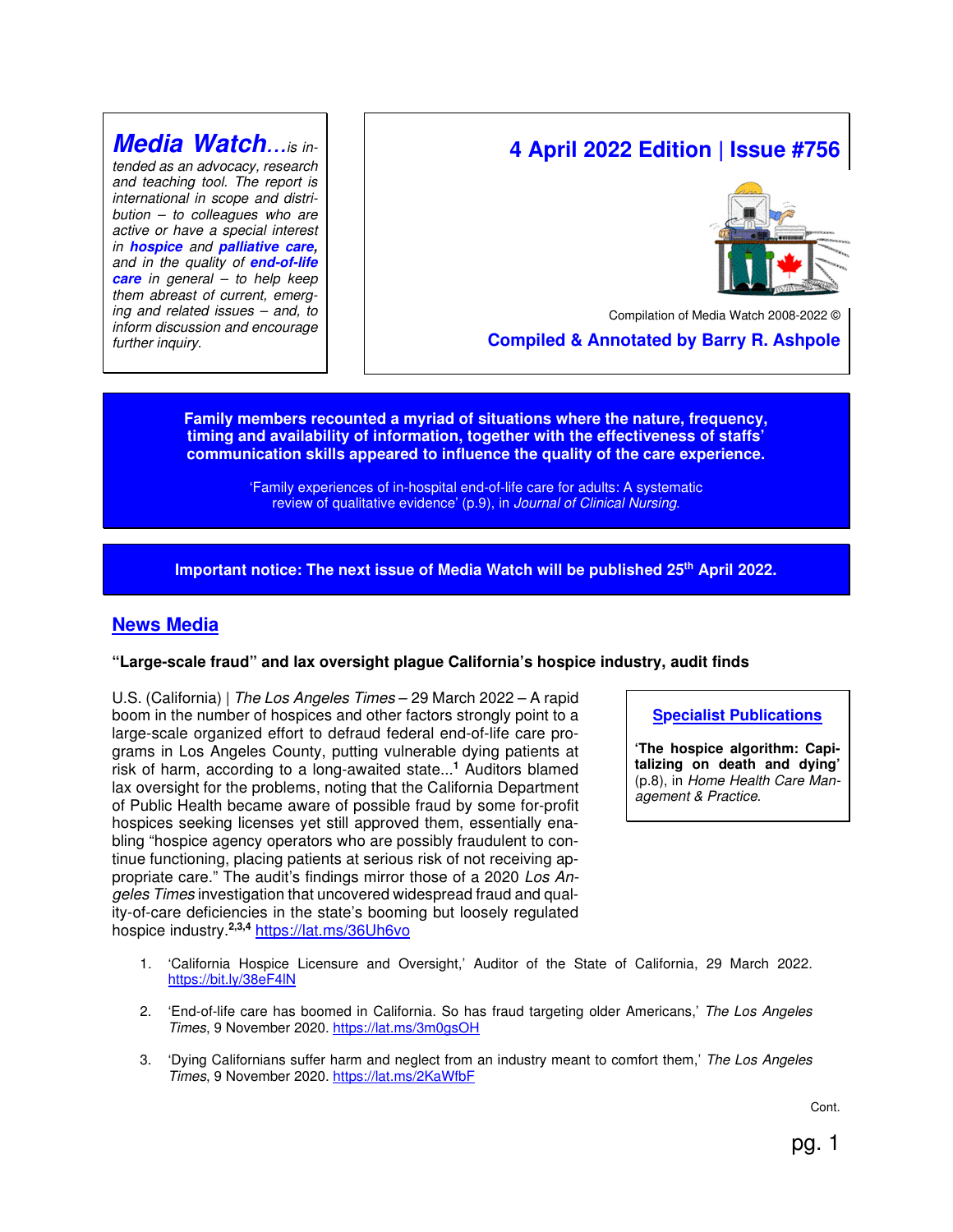4. 'What you need to know if you or a loved one requires end-of-life care,' The Los Angeles Times, 9 November, 2020. https://lat.ms/37NvCSr

**N.B.** The Los Angeles Times articles were noted in Media Watch 14 December 2020 (#696, pp.2-3).

## **In difficult cases, "families cannot manage death at home"**

U.S. | The New York Times – 26 March 2022 – Where do people most want to be when they die? At home, they tell researchers... That wish has become more achievable. In 2017 home surpassed the hospital as the most common place of death – 30.7% of deaths occurred at home, compared with 29.8% at the hospital.**<sup>1</sup>**"It's probably the first time that's happened in the U.S. in modern times," said Dr. Haider Warraich, a cardiologist at the Veterans Affairs Boston Healthcare System and an author of a study. Technically, the proportion was even higher, since some people who died in nursing facilities (20.8%) were long-term residents and the nursing home effectively was their home. Dr. Warraich credited the change to the rise of hospice car… But not always. https://nyti.ms/3wF4R0E

1. 'Changes in the place of death in the U.S.,' New England Journal of Medicine, 2019;381(24):2369-2370. [Noted in Media Watch 16 December 2019 (#644, p.2)] **Access article at:** http://bit.ly/35fjbfL

## **For end-stage dementia, Medicare can make hospice harder to access**

U.S. | The Washington Post – 26 March 2022 – Medicare's hospice regulations are not working as intended for many people with dementia, says Elizabeth Luth, a sociologist at Rutgers University who studies end-of-life care. According to her study of 3,837 hospice patients with dementia, about 5%, are pulled from hospice when their condition seems to have stabilized.**<sup>1</sup>** Plus, the number of Americans over 65 with dementia is projected to more than double to 13.8 million by 2060. Many will need hospice care. "It's worth asking the question, 'Should we reevaluate?'" Luth says. The Centers for Medicare & Medicaid Services has been introducing new payment structures, pilot programs and quality metrics to address weaknesses in the hospice admission criteria. https://wapo.st/36u2Rxv

**Specialist Publications**

**'Palliative care for older people with dementia: We need a paradigm shift in our approach'** (p.4), in Age & Ageing.

1. 'Survival in hospice patients with dementia: The effect of home hospice and nurse visits,' Journal of the American Geriatrics Society, 2021;69(6):1529-1538. **Abstract:** https://bit.ly/3uP93IL

### **Related:**

 'Number of seniors who die with dementia rises 30% since early 2000s,' United Press International, 1 April 2022. https://bit.ly/3K1lW8I

### **Compassion and tech merge, helping Israelis navigate Jewish law at end of life**

ISRAEL | The Times of Israel (Jerusalem) – 22 March 2022 – Through One Hundred Twenty is a year-old project of Tzohar, an Israel-based organization founded by religious-Zionist Orthodox rabbis to bridge gaps between religious and secular Jews by encouraging a more informed, accessible and compassionate understanding of Jewish tradition and identity. Tzohar rabbis take a non-judgmental and non-coercive approach, which they use to assist Israeli Jews with numerous lifecycle events connected to Jewish practice and tradition. By Israeli law, the ultimate decision-making power regarding the treatment of terminally ill patients rests in the hands of physicians and medical institutions. In recent decades, the importance of also considering the wishes of the patient and their family has been recognized. https://bit.ly/3txHPXB

**N.B.** Through One Hundred Twenty website: https://bit.ly/3NdERPA



Share this issue of Media Watch with a colleague.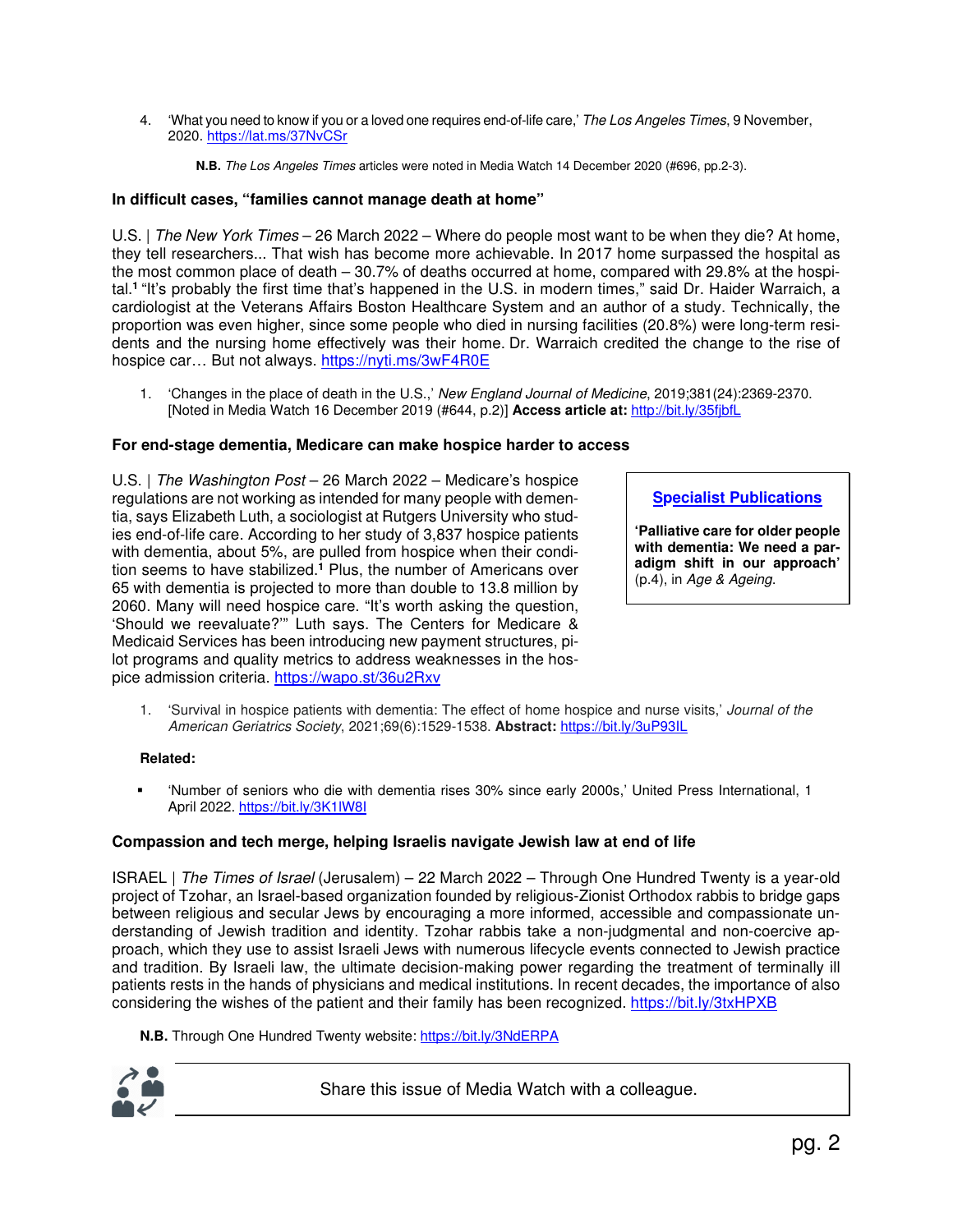## **Dying patients living longer than expected lose National Health Service funds**

U.K. (England & Wales) | BBC News (London) – Accessed 23 March 2022 – More than 1,300 patients a year are having National Health Service (NHS) funding for their palliative care (PC) withdrawn after living longer than expected, BBC analysis shows. Terminally-ill or rapidly-declining patients are given fast-track support, allowing them to live outside hospital. The fast-track continuing healthcare scheme pays for all an individual's PC needs and is not means-tested. From 2018 to 2021, a total of 9,037 people had this funding reviewed in England and Wales, with 47% of them losing all support. The NHS said patient eligibility was assessed in line with government rules. A further 15% of patients had their continuing healthcare support replaced with the more limited NHS-funded nursing care. https://bbc.in/3tH8Gk9

Noted in Media Watch 24 January 2022 (#751, p.6):

 'Fast-track hospital end-of-life discharge pathway: Is it actually fast? National clinical audit,' BMJ Supportive & Palliative Care, published online 12 January 2022. **Abstract:** https://bit.ly/3KashPO

Noted in Media Watch 26 July 2021 (#727, p.2):

 'Findings from the evaluation of the Special Rules for Terminal Illness process,' U.K. Government, posted 20 July 21. **Download at:** https://bit.ly/3iwsIXD

## **Government & Non-Government Organizations et al**

#### **A briefing for MPs from Together for Short Lives on the amendments relating to children's palliative care**

U.K. (England) | Together for Short Lives – 30 March 2022 – MPs should make sure access to palliative care (PC) for seriously children, young people and their families is a key focus during a House of Commons debate on amendments to the Heath & Care Bill made by peers in the House of Lords. These include a series of amendments which would, if passed by MPs, specifically require local National Health Service bodies in England to commission services or facilities for PC, including specialist PC, and, require the health and social care (H&SC) secretary to publish and lay before Parliament a report describing the government's policy on information-sharing by or with authorities with H&SC functions, for purposes relating to children's H&SC or the safeguarding or promotion of the welfare of children. https://bit.ly/3qPRAPc

### **Charlie's Law – my answer to the parent-doctor conflict**

U.K. | The Conservative Woman – 28 March 2022 – This month has seen a significant development for desperate parents faced with their child dying. The House of Lords has voted in favour of an amendment to the Health & Care Bill, titled 'Dispute resolution in children's palliative care.' All too often tension arises as anxious parents search for other possible treatments and clinicians feel this is futile. This is aggravated by the power differential in the relationship between the specialist doctor and the parents with scant medical knowledge, which can result in parents feeling intimidated or ignored. Disputes develop and can become so serious that the disagreement between parents and doctors escalates to court, even when the alternative treatment proposal comes from a reputable centre. https://bit.ly/3JPpP0m

Noted in Media Watch 9 November 2020 (#691, p.10):

 'Resolving disagreement: A multi-jurisdictional comparative analysis of disputes about children's medical care,' Medical Law Review, published online 4 November 2020. **Abstract:** https://bit.ly/2HY0Blv

**N.B.** Selected articles on the Charlie Gard court case, which ultimately triggered the amendment to the U.K. Health & Care Bill, and related issues, noted in Media Watch 29 June 2020 (#672, p.4).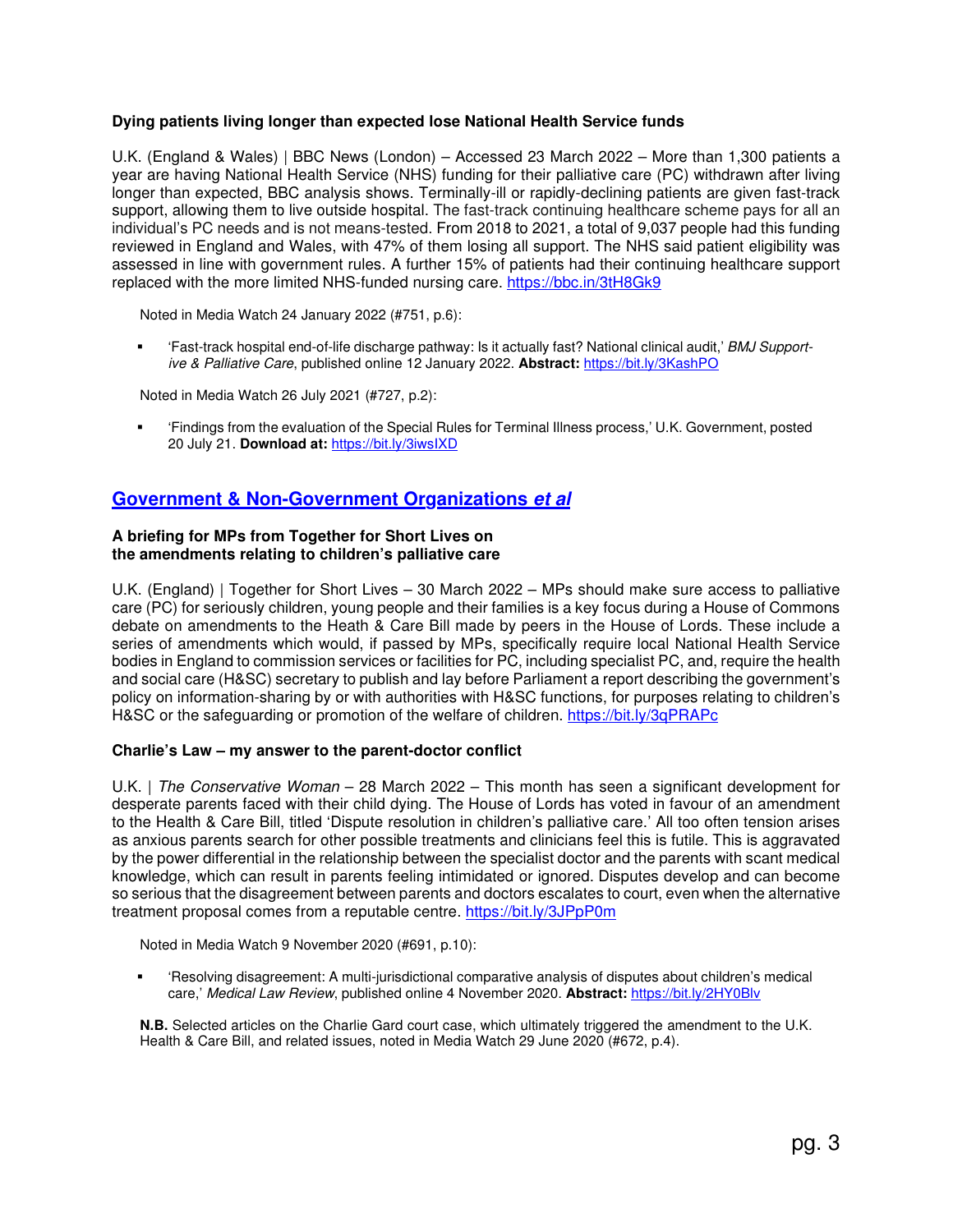## **Embedding a Palliative Approach to Care in Long Term Care Facilities**

CANADA | Canadian Society of Palliative Care Physicians – Accessed 24 March 2022 – The vast majority of residents are admitted to long-term care (LTC) with advanced life-limiting illnesses... Consequently, residents of LTC facilities have a significant burden of morbidity and mortality. The annual mortality rate in LTC is estimated at 27%, with a median life expectancy of about two years.**<sup>1</sup>** Access to high quality, evidence-based palliative care (PC) should be guaranteed for all residents in LTC – and yet, the Canadian Institute of Health Information finds that only 6% of all LTC residents are recorded as having received PC in the last year of life.**<sup>2</sup> Download at:**  https://bit.ly/3LfsFMm

**Specialist Publications**

**'Dignity in care at the end of life in a nursing home: An ethnographic study'** (p.5), in BMC Geriatrics.

- 1. 'What are staff perceptions about their current use of emergency departments for long-term care residents at end of life?,' Clinical Nursing Research,' 2017;28(6):692-707. **Full text:** https://bit.ly/3IBi5hi
- 2. 'Access to Palliative Care in Canada,' Canadian Institute for Health Information, September 2018. [Noted in Media Watch 24 September 2018 (#582, p.1)] **Download/view at:** http://bit.ly/2MqmCYO

**N.B.** Selected articles on palliative and end-of-life care in LTC facilities in Canada noted in Media Watch 21 February 2022 (#753, p.3).

## **Specialist Publications**

### **Palliative care for older people with dementia: We need a paradigm shift in our approach**

AGE & AGEING | Online – 25 March 2022 – There is as yet limited evidence for truly integrated services, with current descriptions more of interdisciplinary partnerships, such as a dementia nurse specialist joining a community specialist palliative care (PC) team, or a PC nurse joining community primary care teams. We need to consider PC as a normal, integral part of dementia care, appropriate from the time of diagnosis. This paradigm shift would facilitate timely emotional and spiritual support to people and their families and allow opportunities for meaningful care planning, rather than late, proxy-derived decision-making. Integrated working across teams, be these situated in age-related services, memory services, primary care or specialist PC, makes sense. Optimal models are currently lacking. **Full text:** https://bit.ly/3uulfON

### **Related:**

- 'Practice of end-of-life care for patients with advanced dementia by hospital physicians and nurses: Comparison between medical and surgical wards,' Dementia, published online 28 March 2022. **Full text:**  https://bit.ly/3uCgYsD
- 'What will happen to my mom? A grounded theory on nurses' support of relatives' end-of-life decisionmaking process for residents living with dementia in long-term care homes,' Dementia, published online 25 March 2022. **Full text:** https://bit.ly/3JMwCbb
- 'Evaluating the use of participatory action research to implement evidence-based guidance on dementia palliative care in long-term care settings: A creative hermeneutic analysis,' International Journal of Older People Nursing, published online 31 March 2022. **Full text:** https://bit.ly/3qVVkOQ
- 'Which has more influence on a family's assessment of the quality of dying of their long-term care resident with dementia: Frequency of symptoms or quality of communication with healthcare team?' Palliative & Supportive Care, published online 29 March 2022. **Abstract (w. references):** https://bit.ly/3wMoa83

**N.B.** Search back issues of Media Watch for additional articles on EoL care for people living with dementia at: http://bit.ly/2ThijkC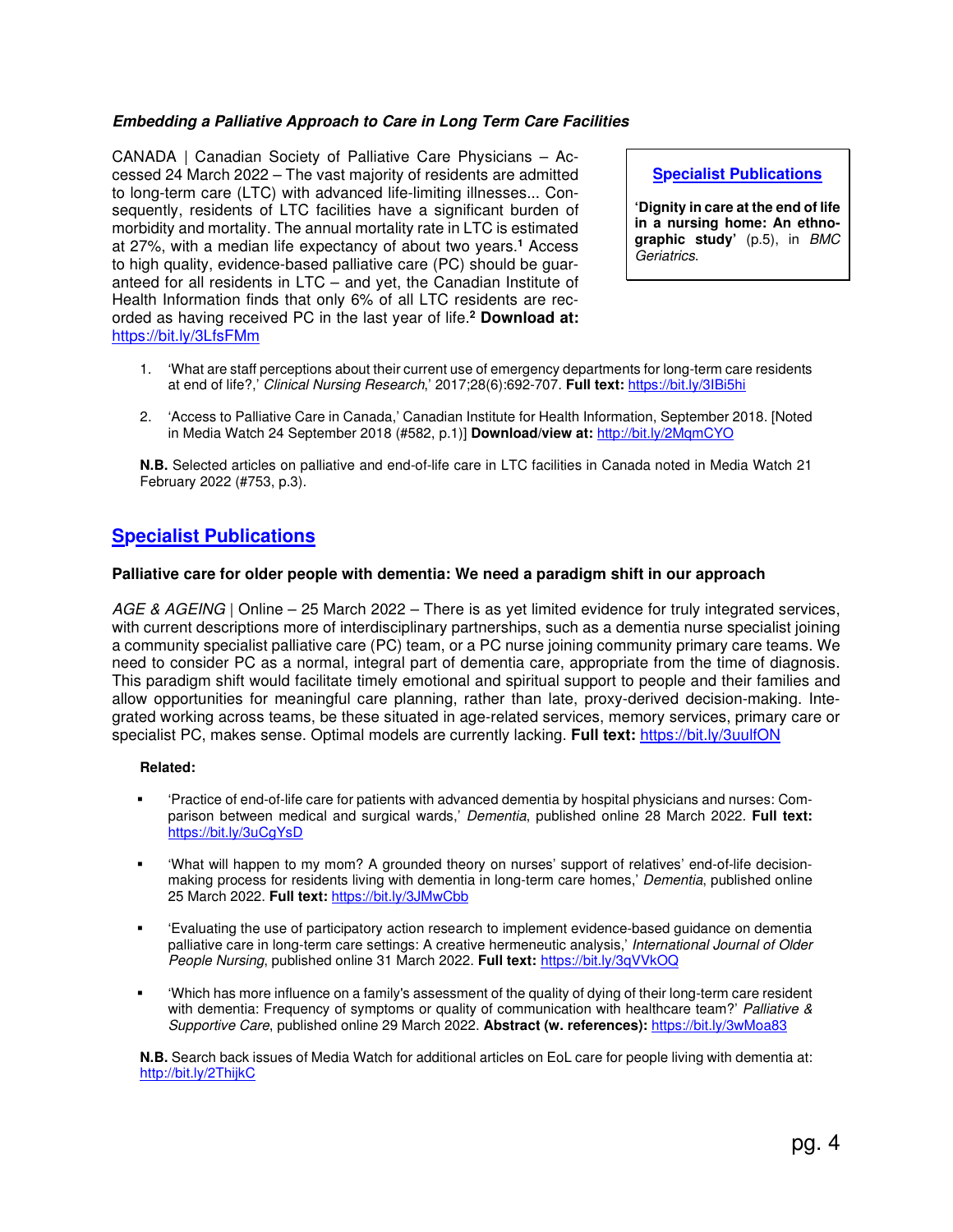## **Spanish chronic obstructive pulmonary disease guideline (GesEPOC) update: Comorbidities, self-management and palliative care**

ARCHIVOS DE BRONCONEUMOLOGÍA | Online – 19 February 2022 – Palliative care (PC) is one of the pillars in the comprehensive treatment of the chronic obstructive pulmonary disease (COPD) patient, seeking to prevent or treat the symptoms of a disease, the side effects of treatment, and the physical, psychological and social problems of patients and their caregivers. Therefore, the main objective of this PC is not to prolong life expectancy, but to improve its quality. This chapter of GesEPOC 2021 presents an update on the most important comorbidities, self-management strategies, and PC in COPD... COPD requires a more comprehensive and individualized vision, prioritizing problems and selecting therapeutic objectives adapted to the personal circumstances of each patient. **Full text:** https://bit.ly/3tt2aNI

### **Related:**

 'Clinician perspectives on how to hold earlier discussions about palliative and end-of-life care with chronic obstructive pulmonary disease patients: A qualitative study,' Journal of Hospice & Palliative Nursing, published online 24 March 2022. **Abstract:** https://bit.ly/3JHlXPa

**N.B.** English language article. Search back issues of Media Watch for additional articles on PC for patients living with "COPD" at: http://bit.ly/2ThijkC

## **Dignity in care at the end of life in a nursing home: An ethnographic study**

BMC GERIATRICS | Online – 21 March 2022 – Residents suffered from illness-related concerns that inhibited their possibilities to live a dignified life... Their failing bodies were the most significant threat to their dignity, as loss of abilities was constantly progressing. Together with a fear of becoming more dependent, this caused feelings of angst and loneliness. The most dignity-conserving repertoire came from within themselves. Their self-knowledge had provided them with tools to distinguish what was still possible from what they just had to accept. Their dignity was violated by long waiting times, lack of integrity in care, and deteriorating routines, but also by distanced and sometimes harsh encounters with assistant nurses. **Full text (click on pdf icon):** https://bit.ly/3qCuN9m

## **Participatory development of CURA, a clinical ethics support instrument for palliative care**

BMC MEDICAL ETHICS | Online – 23 March 2022 – The authors used a participatory development design to develop a low threshold ethics support instrument for palliative care, called CURA. Working in collaboration with end users and other stakeholders helped to meet the needs of end users, to refine the instrument and to overcome limitations of existing clinical ethics instruments. The authors developed the instrument in three phases: 1) Identifying needs, in which was assessed the scope of moral issues, available ethics support and needs of end users; 2) Development, in which was developed the instrument in iterative cocreation with stakeholders; and, 3) Dissemination, in which was paved the way for future dissemination and implementation of CURA. **Full text:** https://bit.ly/3qwGbTU

### **Supportive & Palliative Care Indicators tool (SPICT™) in a Danish healthcare context: Translation, cross-cultural adaptation, and content validation**

BMC PALLIATIVE CARE | Online – 24 March 2022 – Early identification of patients who require palliative and supportive care at the general palliative care level is challenging. A translation and cross-cultural adaptation and content validation of the SPICT™-DK in general practice, home care, home nursing, and the hospital were completed. Results show that some clinical and professional words and terms had to be discussed and adjusted to a Danish healthcare context. This indicates that cultural and linguistic differences do exist among different countries about communication in general and in different healthcare settings. Thus discussions and considerations in every step of the study were essential for translating and validating SPICT™ into a Danish healthcare context. **Full text:** https://bit.ly/3Ne1YtD

Cont.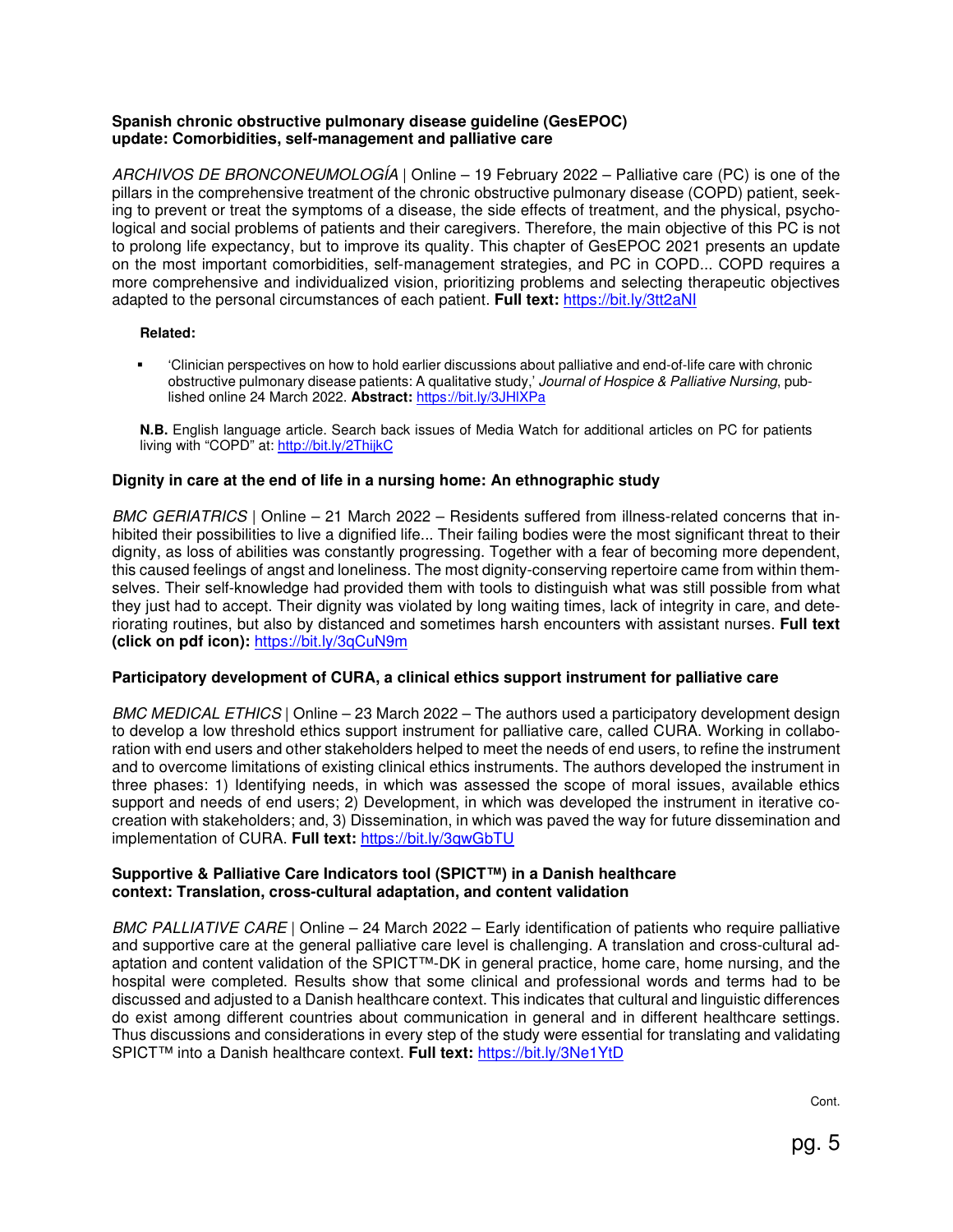#### **Related:**

- 'Screening tools to identify patients with unmet palliative care needs in the emergency department: A systematic review,' Academic Emergency Medicine, published online 28 March 2022. **Abstract:** https://bit.ly/3NMo1I6
- 'NECPAL tool aids early identification of palliative care needs,' Journal of Palliative Medicine, published online 28 March 2022. **Abstract:** https://bit.ly/3tQEdA0

#### **Cases that burn us out**

### **Burnout and emotions experienced in challenging situations: A qualitative study of experienced palliative care clinicians**

BMJ SUPPORTIVE & PALLIATIVE CARE | Online – 24 March 2022 – Burnout is common among palliative care clinicians, occurring as a result of emotions experienced in caring for challenging patients or families. Awareness of these scenarios helps clinicians and teams appropriately manage their own emotions and prevent burnout. The following clinical situations were reported as particularly challenging, potentially leading to burnout: 1) Abusive patients and families; 2) "Bad deaths"; 3) Death of young patients; 4) Complex cases; and, 5) Having multiple deaths or difficult cases at any one time. Emotions encountered in the course of care of these cases included: 1) Feeling overwhelmed; 2) Having a sense of helplessness and failure; as well as. 3) A sense of injustice. **Abstract:** https://bit.ly/3urwVBU

#### **Related:**

- '"God hey, now I've been through something": Moral resilience of coordinators in voluntary palliative terminal care,' Journal of Hospice & Palliative Nursing, published online 24 March 2022. **Abstract:** https://bit.ly/3LgI2Ep
- 'Vulnerability of inexperience: A qualitative exploration of physician grief and coping after impactful pediatric patient deaths,' Journal of Palliative Medicine, published online 25 March 2022. **Abstract:** https://bit.ly/3Notkx1

### **COVID-19 deaths in care homes: Primary care management study**

BMJ SUPPORTIVE & PALLIATIVE CARE | Online – 22 March 2022 – Although Do Not Attempt Cardiopulmonary Resuscitation is in place for most individuals, holistic planning for end of life (EoL) is only present for a minority. The authors identify issues regarding applicability of advance care planning (ACP) as a result of changes in ways of working and nature of COVID-19. Important next steps are that these are addressed and integrated into wider changes implemented during COVID-19. A clear framework is required to support care home staff during COVID-19 outbreaks, focusing on clinical assessment and care planning. This evaluation highlights gaps between ACP and clinical plans for management of deterioration, and the weaknesses in the current approach to EoL planning in care homes. **Full text:** https://bit.ly/3wzwJTJ

#### **Related:**

- 'Consequences of COVID-19: Limitations to the quality of palliative care and social work intervention,' Journal of Social Work in End-of-Life & Palliative Care, published online 25 March 2022. **First page view:** https://bit.ly/3JJB7Du
- 'Death and other losses in the COVID-19 pandemic in long-term care facilities for older adults in the perception of occupational therapists: A qualitative study,' Omega – Journal of Death & Dying, published online 31 March 2022. **Abstract (w. references):** https://bit.ly/3u8aF17
- 'It's like standing in front of a prison fence dying during the SARS-CoV2 pandemic: A qualitative study of bereaved relatives' experiences,' Palliative Medicine, published online 29 March 2022. **Abstract (w. references):** https://bit.ly/3qMIKl5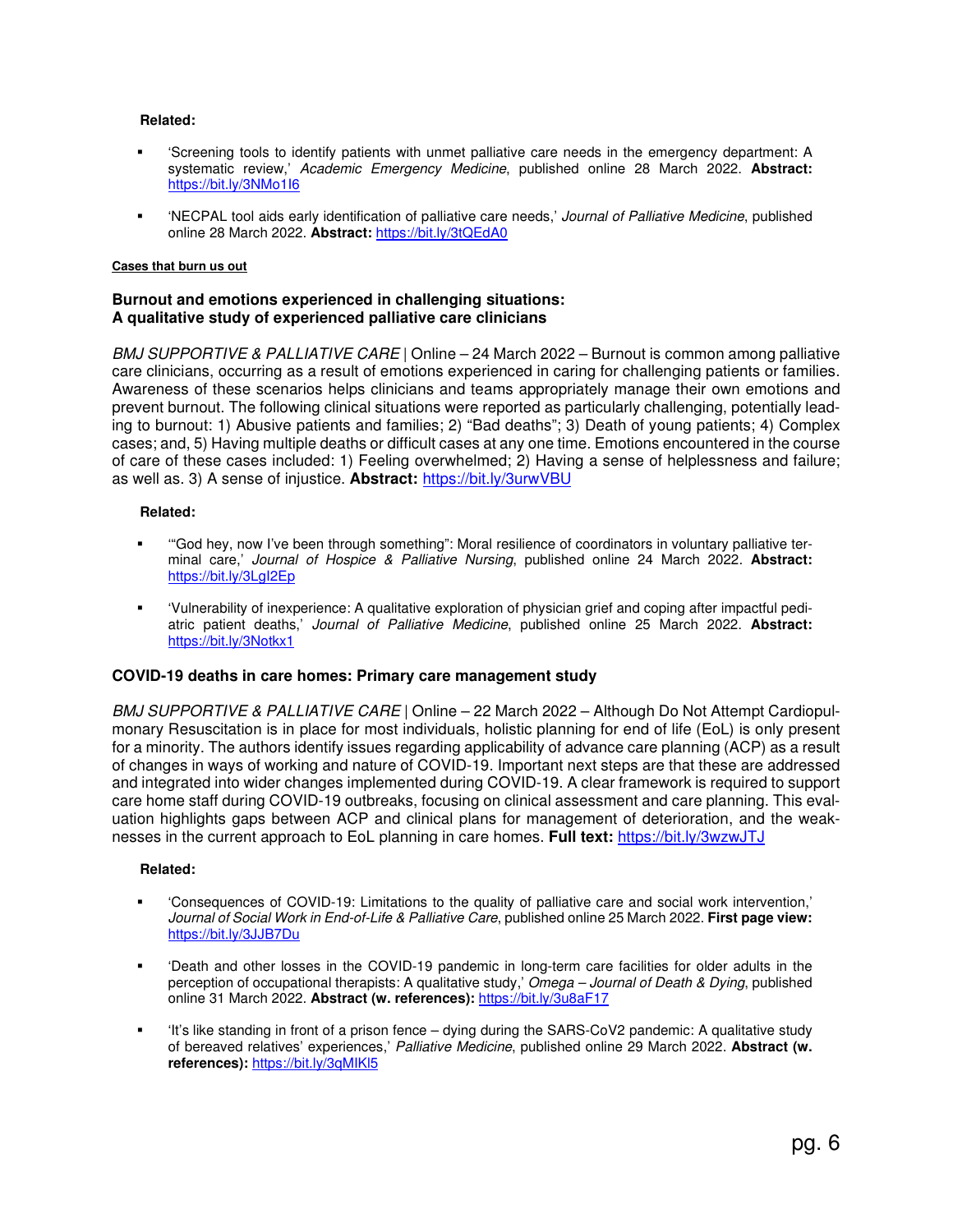#### **Decision-making in end-of-life and palliative care**

#### **Patient and family caregiver concordance and discordance: A systematic review and narrative synthesis**

BMJ SUPPORTIVE & PALLIATIVE CARE | Online – 22 March 2022 – Studies focused primarily on end-of-life care and on patient and family caregiver (FCG) preferences for patient care. Discordance between patients and FCGs in palliative care (PC) can manifest in relational conflict and can result from a lack of awareness of and communication about each other's preferences for care. Patients' advancing illness and impending death together with open dialogue about future care including advance care planning can foster consensus between patients and FCGs. Patients and FCGs in PC can accommodate each other's preferences for care. Further research is needed to fully understand how patients and FCGs move towards consensus in the context of advancing illness. **Abstract:** https://bit.ly/3quF-HOi

#### **12 tips for talking about death**

THE MEDICAL REPUBLIC | Online – 24 March 2022 – In the context of life-limiting illness, there is often significant discordance about what the treating clinician knows and what the patient understands about their condition with serious consequences. Communication of accurate, relevant and timely information is essential for clarifying healthcare decisions and promoting the practice of shared decision-making. Communication is a core non-technical skill but is often considered a "soft skill," diminishing its very important role in the provision of safe, high-quality person-centred care. Many clinicians lack confidence discussing topics such as prognosis, advance care planning and end-of-life care and that clinicians do not always disclose bad news in an effective manner. **Full text:** https://bit.ly/3qOWyvq

Noted in Media Watch 16 August 2021 (#730, p.9):

 'Discordance and concordance on perception of quality care at end of life between older patients, caregivers and clinicians: A scoping review,' European Geriatric Medicine, published online 12 August 2021. **Full text:** https://bit.ly/3g31xTR

**N.B.** Search back issues of Media Watch for additional articles on patient and family caregiver "concordance"/"discordance" in palliative and end-of-life care decision-making at: http://bit.ly/2ThijkC

#### **Related:**

- 'Advance care plans in U.K. care home residents: A service evaluation using a stepped wedge design,' Age & Ageing, published online 29 March 2022. **Full text:** https://bit.ly/3JT7JuF
- 'Australian general practice experiences of implementing a structured approach to initiating advance care planning and palliative care: A qualitative study,' BMJ Open, published online 28 March 2022. **Full text:** https://bit.ly/3tOsWjK
- 'Family-centered advance care planning: What matters most for parents of children with rare diseases,' Children, published online 21 March 2022. **Full text:** https://bit.ly/3NkVby2
- '"Who is going to take care of these grandkids if I go?": End-of-life planning by caregivers in grandparentheaded households,' Death Studies, published online 25 March 2022. **Abstract:** https://bit.ly/3qxBXLN
- 'Advancing goals and values, not advance care planning,' Journal of the American Geriatric Society, published online 24 March 2022. **Access article at:** https://bit.ly/3ix6SUp
- 'How well are serious illness conversations documented and what are patient and physician perceptions of these conversations?' Journal of Palliative Medicine, published online 28 March 2022. **Abstract (w. references):** https://bit.ly/3wDypf4
- 'Views and experiences of young people, their parents/carers and healthcare professionals of the advance care planning process: A summary of the findings from a qualitative study,' Palliative Medicine, published online 31 March 2022. **Full text:** https://bit.ly/379Awg1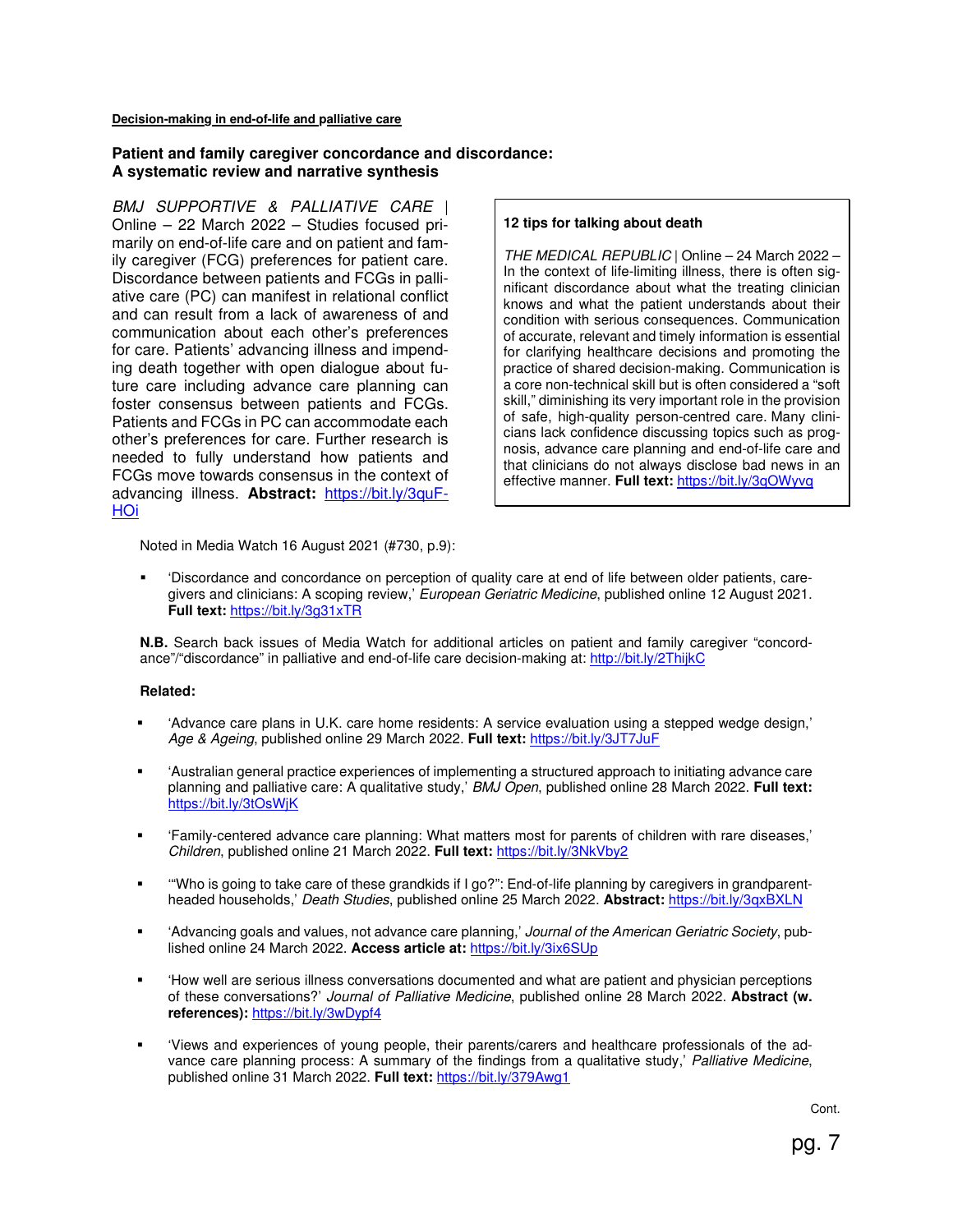'Do not resuscitate orders in the time of COVID-19: Exploring media representations and implications for public and professional understandings,' Progress in Palliative Care, published online 31 March 2022. **Full text:** https://bit.ly/3JUuU7L

### **Opinion**

## **Pushing back on the arguments of The Lancet Commission on the Value of Death**

BRITISH MEDICAL JOURNAL | Online - 24 March 2022 - Introducing 'The Lancet Commission on the Value of Death: Bringing death back into life<sup>'1</sup> at the Royal Society of Medicine, I blithely said that nobody seemed to disagree with our starting point that we have an unhealthy relationship with death and dying. But during the meeting people did disagree with some of what we concluded and recommended in our report. The Commission sees value in death. Without death, we argue, every birth would be a tragedy – and as the planetary crisis results from both too much consumption and too many people we are close to that point now. It's death that gives beauty – and for many, including me, meaning and a narrative – to life. That we all die reminds us of our common humanity – and of our shared frailty. **Full text:** https://bit.ly/3IFsZlY

1. 'Report of The Lancet Commission on the Value of Death: Bringing death back into life,' The Lancet, published online 31 January 2022. [Noted in Media Watch 7 February 2022 (#752, p.1)] **Access full text at:** https://bit.ly/3IOhSHU

### **Integrating palliative care into the modern cardiac intensive care unit: A review**

EUROPEAN HEART JOURNAL: ACUTE CARDIOVASCULAR CARE | Online – 1 April 2022 – Palliative care (PC) has been shown to improve the quality of life and symptom burden in patients at various stages of illness, however, the integration of PC in the cardiac intensive care unit (CICU) has not been well-studied. The authors outline the fundamental principles of high-quality PC in the ICU, focused on timeliness, goalconcordant decision-making, and family-centred care. They differentiate between primary PC, which is delivered by the primary CICU team, and secondary PC, which is provided by the consulting PC team, and delineate their responsibilities and domains. The authors propose clinical triggers that might spur serious illness communication and reappraisal of patient preferences. **Full text:** https://bit.ly/3u0UDG4

## **Is there a need for cultural adaptation of the Last Aid Course?: A mixed-methods study across the Danish-German border**

HEALTHCARE | Online – 31 March 2022 – Last Aid courses (LAC) have been established in 20 countries in Europe, Australia, and America to improve the public discourse about death and dying and to empower people to contribute to end-of-life care (EoLC) in the community. The results of this study show that almost all participants appreciate the LAC as an option to talk and learn about death and EoLC. The informants find individual differences more important than cultural differences in EoLC, but describe differences connected to regulations and organization of services across the border. Suggestions for adaptation and improvement of the LAC include the topics of organization and support across the border, religions, and cultures, and supporting people in grief. **Full text:** https://bit.ly/36LVOAo

### **The hospice algorithm: Capitalizing on death and dying**

HOME HEALTH CARE MANAGEMENT & PRACTICE | Online - 18 March 2022 - There is a paucity of information on hospice nurses' perceptions of the impact of the U.S. Hospice Medicare Benefit financial structure on care planning and delivery decisions (CP&DD). Six themes emerged in this study: 1) Finances are the guiding principle in CPⅅ 2) Appropriate patient selection allows hospices to maximize profit by maximizing length of stay (LoS) and minimizing service utilization; 3) Balancing patient care needs, cost, and LoS is a challenge; 4) Live discharge decisions save money, but can compromise care; 5) The interdisciplinary team is where most major decisions are made regarding patient care and finances; and, 6) Money drives patient care decisions... **Abstract (w. references):** https://bit.ly/3tuUr1m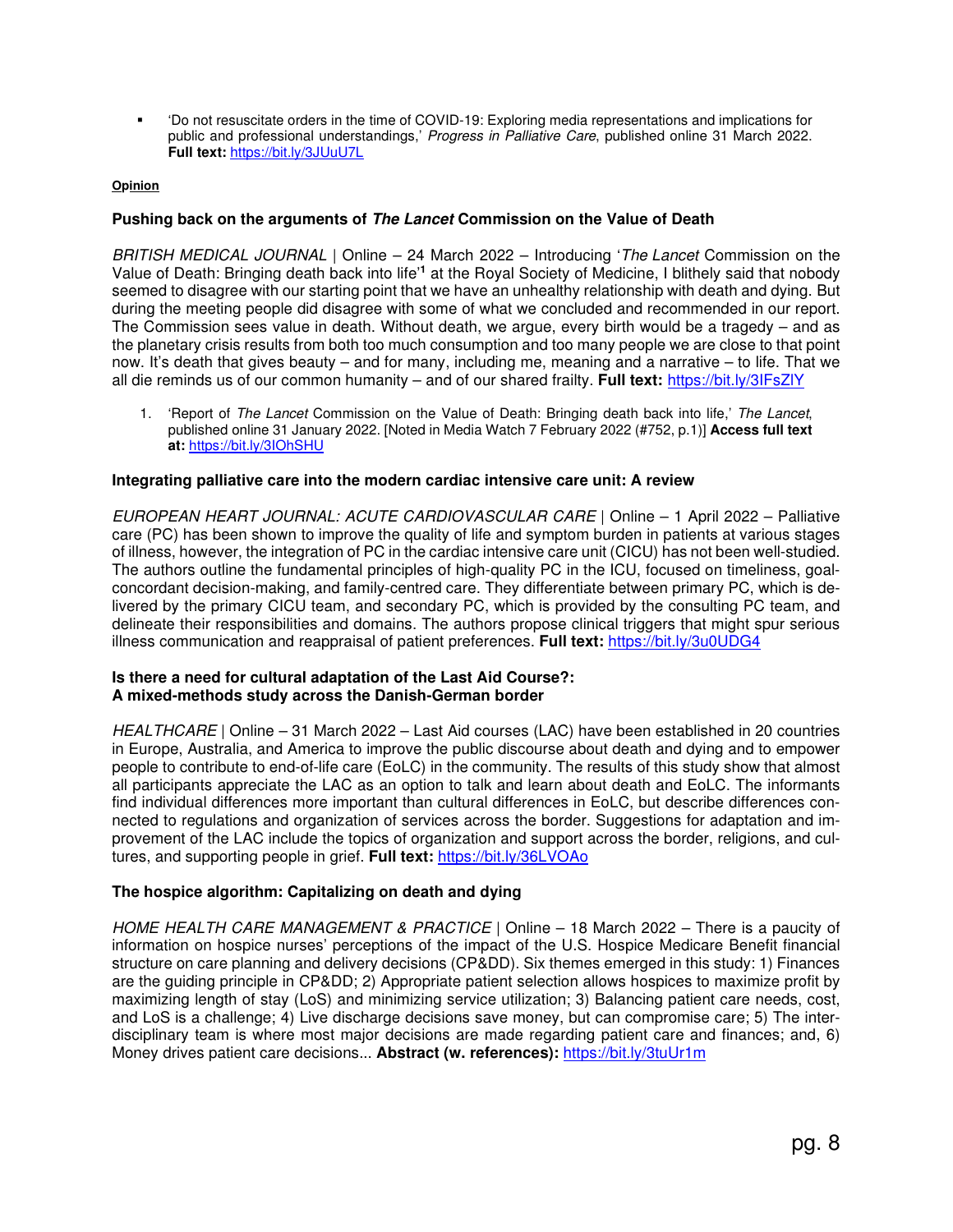## **Large-scale evaluation of a computer-based learning program to increase prison staff knowledge on geriatric and end-of-life care**

INTERNATIONAL JOURNAL OF PRISONER HEALTH | Online – 29 March 2022 – There are almost 2.3 million U.S. persons incarcerated. Geriatric and end-of-life care in corrections is not as equitable as care in the free world. Technological delivery of geriatric training to staff through computer-based learning offers a novel approach to improve care and reduce disparities among those who are most vulnerable during confinement. Participants in this evaluation improved their knowledge after receiving the training. Correctional settings face increasing pressures to better address the healthcare and management needs of aged, chronically ill and dying incarcerated persons. This e-learning holds promise to contribute to better preparation of corrections staff to effectively care for these populations. **Abstract:** https://bit.ly/3DcxgMP



## Prison Hospice: Backgrounder Updated 1 February 2022

End-of-life care in the prison system has been highlighted on a regular basis in Media Watch. A compilation of selected articles, reports, etc., noted in past issues of the report can be downloaded from the Palliative Care Network website: http://bit.ly/2RdegnL

#### **Family experiences of in-hospital end-of-life care for adults: A systematic review of qualitative evidence**

JOURNAL OF CLINICAL NURSING | Online – 24 March 2022 – Despite the current orthodoxy for end-oflife care (EoLC) in a non-institutional setting, and home as the preferred place of death, it is likely the that hospital will remain the place of care and death for some people, whether in respect of personal choice, demand, unpredictable deterioration or following a fatal life-threatening illness or event. In view of this fact, enabling and improving peoples' experience of EoLC must remain part of the vision and mission of hospital organisations. This systematic review of qualitative evidence provided an aggregated perspective of what counts as a positive experience of care, as perceived by experiencing families. Relational aspects of care dominated the synthesised findings... **Full text:** https://bit.ly/3tGNcnp

## **Related:**

 'An audit of perioperative end-of-life care practices and documentation relating to patients who died in a surgical unit in three Victorian hospitals,' Anaesthesia & Intensive Care, published online 18 March 2022. **Abstract (w. references):** https://bit.ly/36AvNn0

### **A decade of studying drivers of disparities in end-of-life care for Black Americans: Using the National Institute of Minority Health & Health Disparities framework for health disparities research to map the path ahead**

JOURNAL OF PAIN & SYMPTOM MANAGEMENT | Online - 1 April 2022 - The sociocultural environment, physical/built environment, behavioral and biological domains remain understudied areas of potential causal mechanisms for racial disparities in end-of-life care. In the healthcare system domain, social influences including healthcare policy and law are understudied. In the sociocultural domain, the majority of the studies still focused on the individual level of influence, missing key areas of research in interpersonal discrimination and local and societal structural discrimination. Studies that focus on individual factors should be better screened to ensure that they are of high quality and avoid stigmatizing Black communities. **Abstract (w. references):** https://bit.ly/3uKkXU2

**N.B.** Search back issues of Media Watch for additional articles on "disparities" in the provision and delivery of palliative and end-of-life care in the U.S. at: http://bit.ly/2ThijkC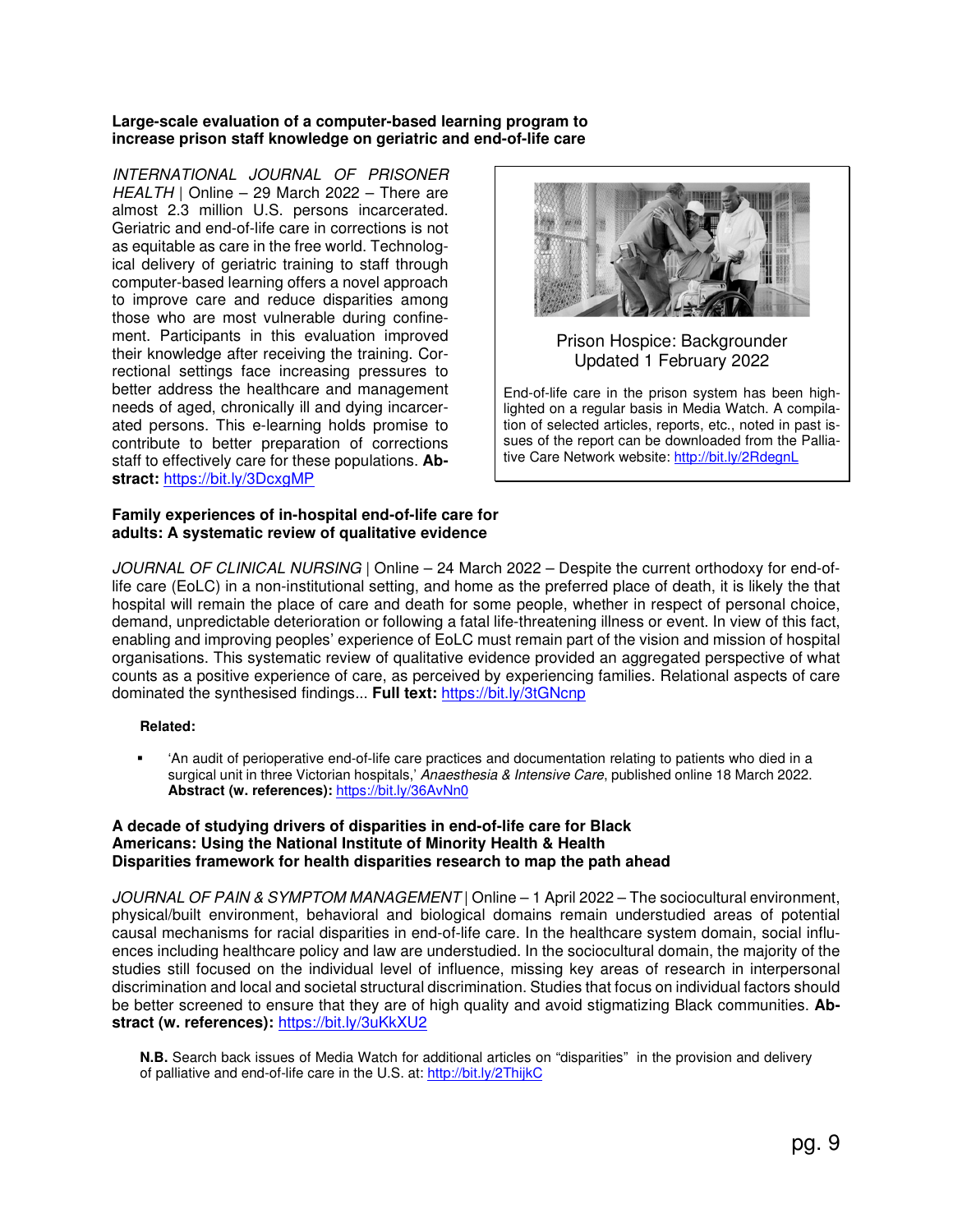## **Interpersonal conflict between clinicians in the delivery of palliative and end-of-life care for critically ill patients: A secondary qualitative analysis**

JOURNAL OF PALLIATIVE MEDICINE | Online – 1 April 2022 – The authors characterize three properties of interpersonal conflict: disagreement, interference, and negative emotion. In the context of delivering palliative and end-of-life care (EoLC) for critically ill patients, "disagreement" centered around whether patients were appropriate for palliative care (PC), which care plans should be prioritized, and how care should be delivered. "Interference" involved preventing PC consultation or goals-of-care discussions and hindering patient care. "Negative emotion" included occurrences of silencing or scolding, rudeness, anger, regret, ethical conflict, and grief. The authors findings provide an in-depth understanding of interpersonal conflict within palliative and EoLC for critically ill patients. **Abstract:** https://bit.ly/3wZ05Lq

## **Top ten tips palliative care clinicians should know about working with medical interpreters**

JOURNAL OF PALLIATIVE MEDICINE | Online – 18 March 2022 – Rather than using an interpreter as a language tool, this article encourages palliative care (PC) clinicians to cultivate a partnership with the interpreter as a team member. They describe 10 tips for effective partnering with interpreters: the importance of including the interpreters in pre-encounter huddles and post-encounter debriefs, agreeing on strategies for interpreting "untranslatable" words and managing the encounters, using the "teach back" method to ensure understanding, acknowledging interpreters as cultural mediators, understanding the potential emotional impact of family meetings on interpreters, and enhancing follow-up with the PC team by providing contact information for PC staff to patients. **Abstract:** https://bit.ly/3LajFZ1

**N.B.** Search back issues of Media Watch for additional articles on "interpreters" in the context of palliative and end-of-life care at: http://bit.ly/2ThijkC

#### **Developing an end-of-life care pathway for people with learning disabilities through partnership working**

LEARNING DISABILITY | Online - 18 March 2022 - There is ample evidence of inconsistencies in end-oflife care (EoLC) service provision for people with learning disabilities. In 2013, in response to the findings of the first report of the Confidential Inquiry into Premature Deaths of People with Learning Disabilities … there is a need to support learning disability staff to provide good-quality EoLC to service users.**1,2** Findings from a literature review and a retrospective audit informed the development of an EoLC pathway for people with learning disabilities. The pathway is now in use by community learning disability teams across the county. The authors explain the background and rationale for the pathway and describe its development and implementation. **Abstract:** https://bit.ly/3qkDGEg

- 1. 'The Confidential Inquiry into Premature Deaths of People with Intellectual Disabilities in the U.K: Final Report,' University of Bristol, 2013. https://bit.ly/36gXXDW
- 2. 'The Confidential Inquiry into Premature Deaths of People with Intellectual Disabilities in the U.K.: A population-based study,' The Lancet, published online 11 December 2013. **Full text:** https://bit.ly/369RavW

**N.B.** 'Abstract Watch' on the European Association for Palliative Care blog highlights selected articles, noted in past issues of Media Watch, on a range of issues specific to palliative and EoLC. A past posting, for example, focuses on current thinking on palliative and EoLC for patients living with intellectual or developmental disabilities **Access at:** http://bit.ly/300WMRt

**IPCRC.NET**International Palliative

Search Back Issues of Media Watch @ http://bit.ly/2ThijkC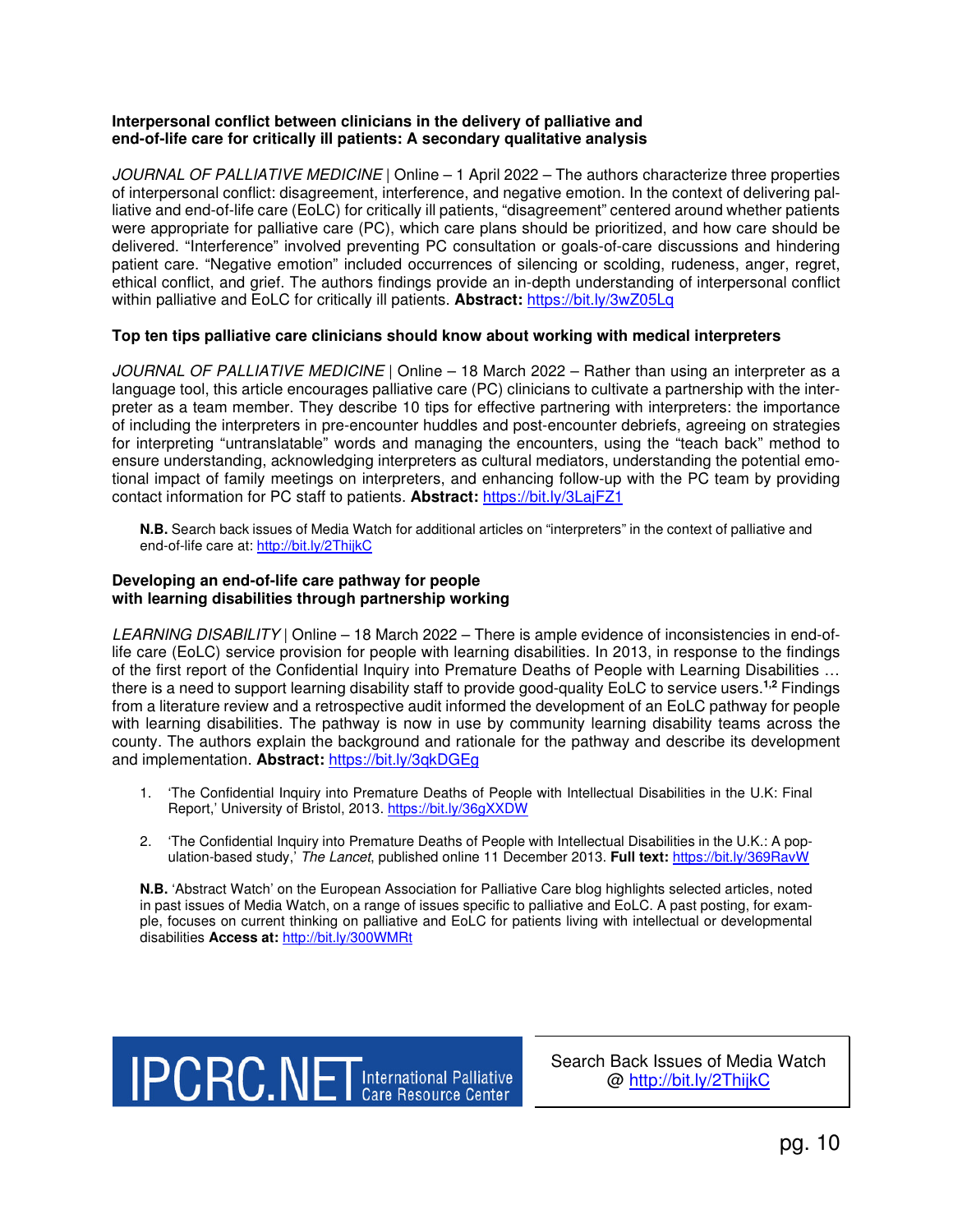## **Area-Based Compassionate Communities: A systematic integrative review of existing initiatives worldwide**

PALLIATIVE MEDICINE | Online – 30 March 2022 – Twenty articles were drawn from the peer reviewed search, three from grey literature and two from author-provided documentation. Notwithstanding the substantial variation in what is reported, all Area-Based Compassionate Community initiatives focus on multiple action areas of the Ottawa Charter for Health Promotion.**<sup>1</sup>** Variability in their contextual and developmental characteristics is high. Only a minority of initiatives have been evaluated and although conclusions are generally positive, what is evaluated often does not match their aims. Attaining support from policy makers can help in obtaining funding early in the project. Strengthening people's social networks was a recurring community engagement strategy. **Abstract (w. references):** https://bit.ly/3K2lF5B

1. 'Ottawa Charter for Health Promotion,' World Health Organization, 1986. https://bit.ly/3LC0qaT

**N.B.** See 'Compassionate communities: A global expansion,' a discussion of the Palliative Medicine article on the European Association for Palliative Care blog at: https://bit.ly/3uRqXJJ

### **Pediatric palliative care**

## **Location of end-of-life care of children with cancer: A systematic review of parent experiences**

PEDIATRIC BLOOD & CANCER | Online – 16 March 2022 – Important insights are gained through reflecting on the experiences of parents whose children have died, and these can help guide healthcare services and inform service development. Planning for the location of end-of-life (EoL) care requires clear and honest communication between healthcare providers and parents, which includes information about what supports are available in the home, hospice, or hospital. Early referral and implementation of palliative care … may assist families to prioritize goals and provide additional interprofessional expertise to achieve optimal quality of life for the child and their family. This may contribute to improved communication regarding EoL decision-making, including planning for the location of EoL care. **Full text:** https://bit.ly/3IxYDSo

**Publishing Matters**

**'Nearly half of pediatric trials do not publish or report results, study finds'** (p.12), in Healio.

### **Related:**

- 'Unraveling Early and Periodic Screening, Diagnosis and Treatment and pediatric hospice care: An exploratory policy analysis,' American Journal of Hospice & Palliative Medicine, published online 31 March 2022. **Abstract (w. references):** https://bit.ly/3Lw0mcI
- 'Vulnerability of inexperience: A qualitative exploration of physician grief and coping after impactful pediatric patient deaths,' Journal of Palliative Medicine, published online 25 March 2022. **Abstract:** https://bit.ly/3Notkx1

### **Palliative care in The Netherlands**

### **Development of a national quality framework for palliative care in a mixed generalist and specialist care model: A whole-sector approach and a modified Delphi technique**

PLOS ONE | Online – 23 March 2022 – In a predominantly biomedical healthcare model focused on cure, providing optimal, person-centred palliative care (PC) is challenging. The general public, patients, and healthcare professionals are often unaware of PC's benefits. Poor interdisciplinary teamwork and limited communication combined with a lack of early identification of patients with PC needs contribute to suboptimal PC provision. The authors hypothesised that a whole-sector approach and a modified Delphi technique would be suitable to reach this aim. Analogous to the international AGREE guideline criteria and employing a whole-sector approach, an expert panel … answered the main question: "What are the elements defining high-quality PC in The Netherlands?" **Full text:** https://bit.ly/3D5S9Jz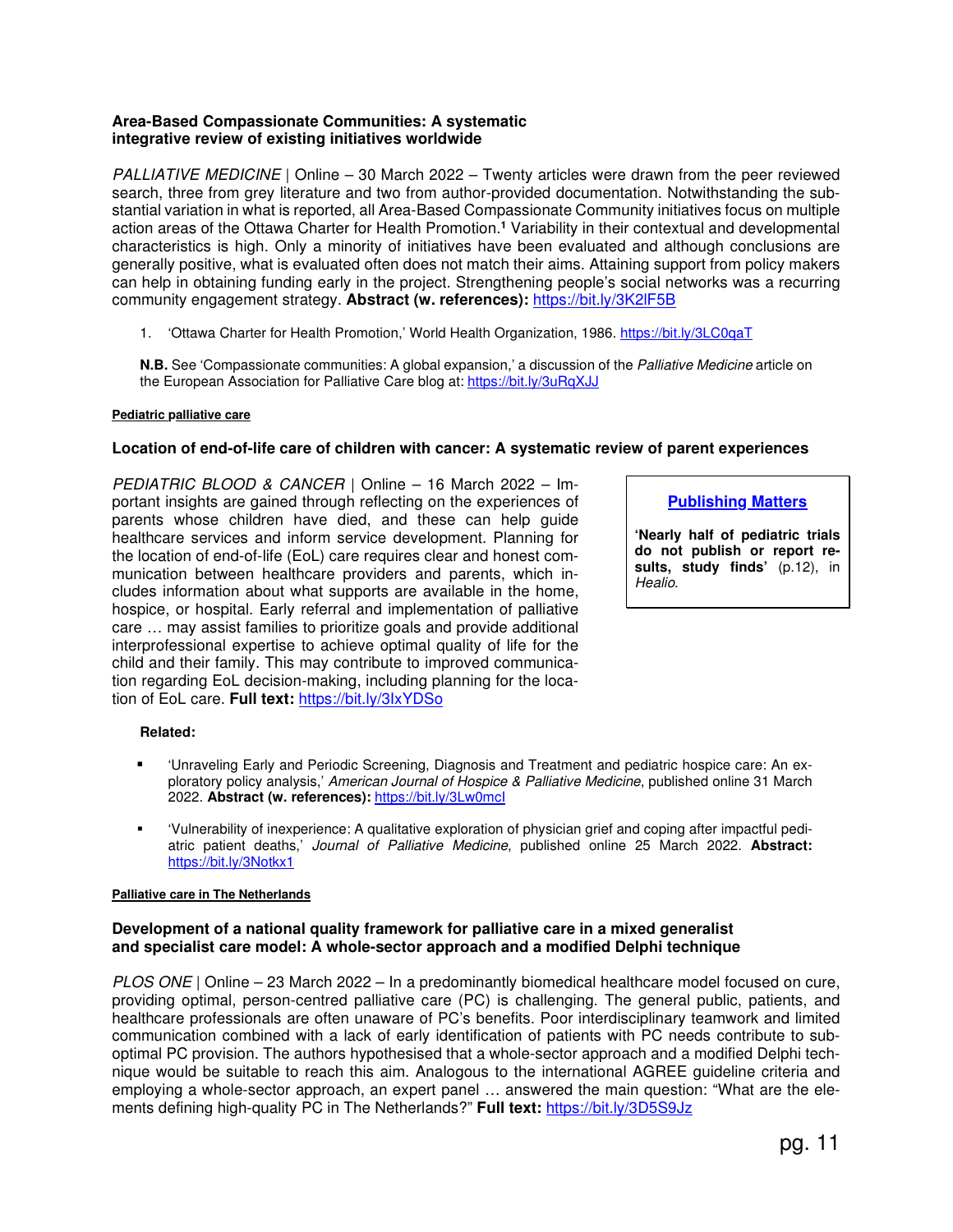## **Research Matters**

## **Identification of digital health priorities for palliative care research: Modified Delphi study**

JMIR AGING, 2022;5(1):e32075. This study identified 16 priority areas, which involved many applications of technologies, including care for patients and caregivers, self-management and reporting of diseases, education and training, communication, care coordination, and research methodology. The authors summarized the priority areas into eight topics: 1) Big data; 2) Mobile devices; 3) Telehealth and telemedicine; 4) Virtual reality; 5) Artificial intelligence; 6) Smart home; 7) Biotechnology; and, 8) Digital legacy. Humancentered design and robust governance systems should be considered in future research. It is important that the risks of using these technologies in palliative care are properly addressed to ensure that these tools are used meaningfully, wisely, and safely... **Full text:** https://bit.ly/3twR8qs

## **Palliative care volunteering: Pressing challenges in research**

PALLIATIVE MEDICINE | Online – 31 March 2022 – Volunteers' position on the border between informal and formal, between professional and friend, can create ambiguity, stress and uncertainty in hospice and palliative care (PC) services, as not all healthcare professionals involved in the care for someone near the end of life are always familiar with volunteers. Nursing professionals, unfamiliar with volunteers may view volunteers with caution… These concerns may partially stem from more critical or cynical interpretations of economic evaluations of volunteering or governments discourse surrounding the socialization of care – the idea communities and informal caregivers should shoulder a larger share of PC provision to meet increasing demand for PC and increasing structural health constraints. **Access article at:** https://bit.ly/3wWVTfo

## **Publishing Matters**

## **Nearly half of pediatric trials do not publish or report results, study finds**

HEALIO | Online – 22 March 2022 – Nearly half of pediatric clinical trials initiated over a more than 12-year period did not report or publish their results, according to a new study.**<sup>1</sup>** Researchers conducted a crosssectional analysis of 13,259 clinical trials that enrolled participants aged 18 years or younger from October 2007 to March 2020. The landscape of pediatric clinical trials, including drivers of completion and timely dissemination of results, is not well understood. The study aimed to characterize the prevalence of and factors associated with early discontinuation, results reporting, and publication of pediatric clinical trials. 11.1% of the trials were stopped early, with recruitment failure noted as a predominant reason for discontinuation. Around half reached completion, reported results or received publication. https://bit.ly/3qvcNO2

1. 'Early discontinuation, results reporting, and publication of pediatric clinical trials,' Pediatrics, published online 22 March 2022. **Abstract:** https://bit.ly/3NfQjdB



## **Barry R. Ashpole**

MY INVOLVEMENT IN HOSPICE AND PALLIATIVE CARE DATES FROM 1985. As a communications consultant, I've been involved in or responsible for a broad range of initiatives at the community, regional, provincial and national level. My current work focuses primarily on advocacy and policy development in addressing issues specific to those living with a terminal illness

– both patients and families. In recent years, I've applied my experience and knowledge to education, developing and teaching on-line and in-class college courses on different aspects of end-of-life care, and facilitating issue specific workshops, primarily for frontline care providers. Biosketch on the International Palliative Care Resource Center website at: http://bit.ly/2RPJy9b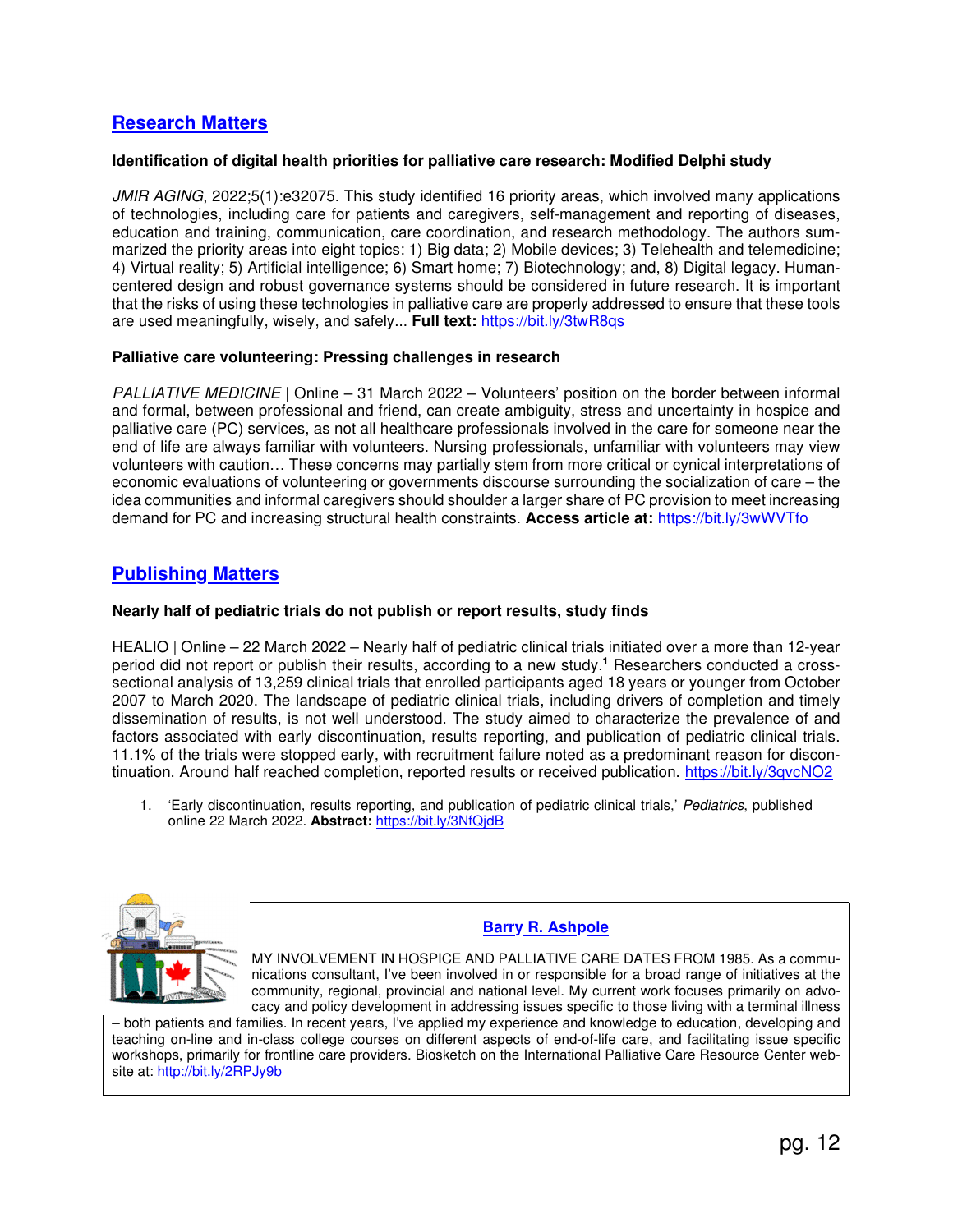## **Media Watch: Editorial Practice**

EACH LISTING IN MEDIA WATCH represents a condensed version or extract of what is broadcast, posted (on the Internet) or published; in the case of a journal article, an edited version of the abstract or introductory paragraph, or an extract. Headlines are as in the original article, report, etc. There is no editorializing ... and, every attempt is made to present a balanced, representative sample of "current thinking" on any given issue or topic. The biweekly report is issue-oriented and offered as a potential advocacy, research and teaching tool.

### **Distribution**

MEDIA WATCH IS DISTRIBUTED AT NO COST to colleagues active or with a special interest in hospice, palliative care and end of life issues. Recipients are encouraged to share the report with their colleagues. The distribution list is a proprietary one, used exclusively for the distribution of the report and occasional supplements. It is not used or made available for any other purpose whatsoever – to protect the privacy of recipients and also to avoid generating undue email traffic.

## **Links to Sources**

**1.** Short URLs are used in Media Watch. Links to pdf documents, however, cannot always be shortened.

**2.** Links are checked and confirmed as active before each edition of Media Watch is distributed.

**3.** Links often remain active, however, for only a limited period of time.

**4.** Access to a complete article, in some cases, may require a subscription or one-time charge.

**5.** If a link appears broken or inactive, try copying/pasting the URL into the address bar of your browser or, alternatively, Google the title of the article or report, and the name of the source.

**6.** Due to its relevance, an article may be listed but for which a link is not available; access, therefore, may only be possible directly from the source (e.g., publication) or through the services of a library.

## **Something Missed or Overlooked?**

IF YOU ARE AWARE OF A CURRENT REPORT, ARTICLE, ETC., relevant to hospice, palliative care or end-of-life issues not mentioned, please alert this office (contact information below) so that it can be included in a future issue of Media Watch. Thank you.

**Search Back Issues of Media Watch @ http://bit.ly/2ThijkC**





Closing the Gap Between Knowledge & Technology http://bit.ly/2DANDFB

## **Media Watch: Access on Online**

#### **International**  ONAL AS

INTERNATIONAL ASSOCIATION FOR HOSPICE & PALLIATIVE CARE: https://bit.ly/3HSZm09

[Scroll down to 'Media Watch']

INTERNATIONAL PALLIATIVE CARE RESOURCE CENTER: http://bit.ly/2ThijkC

## PALLIATIVE CARE NETWORK: http://bit.ly/2Ujdk2S

PALLIMED: http://bit.ly/2ResswM

[Scroll down to 'Media Watch by Barry Ashpole'; also 'Media Watch: Behind the Scenes' at: http://bit.ly/2MwRRAU ]

Cont.